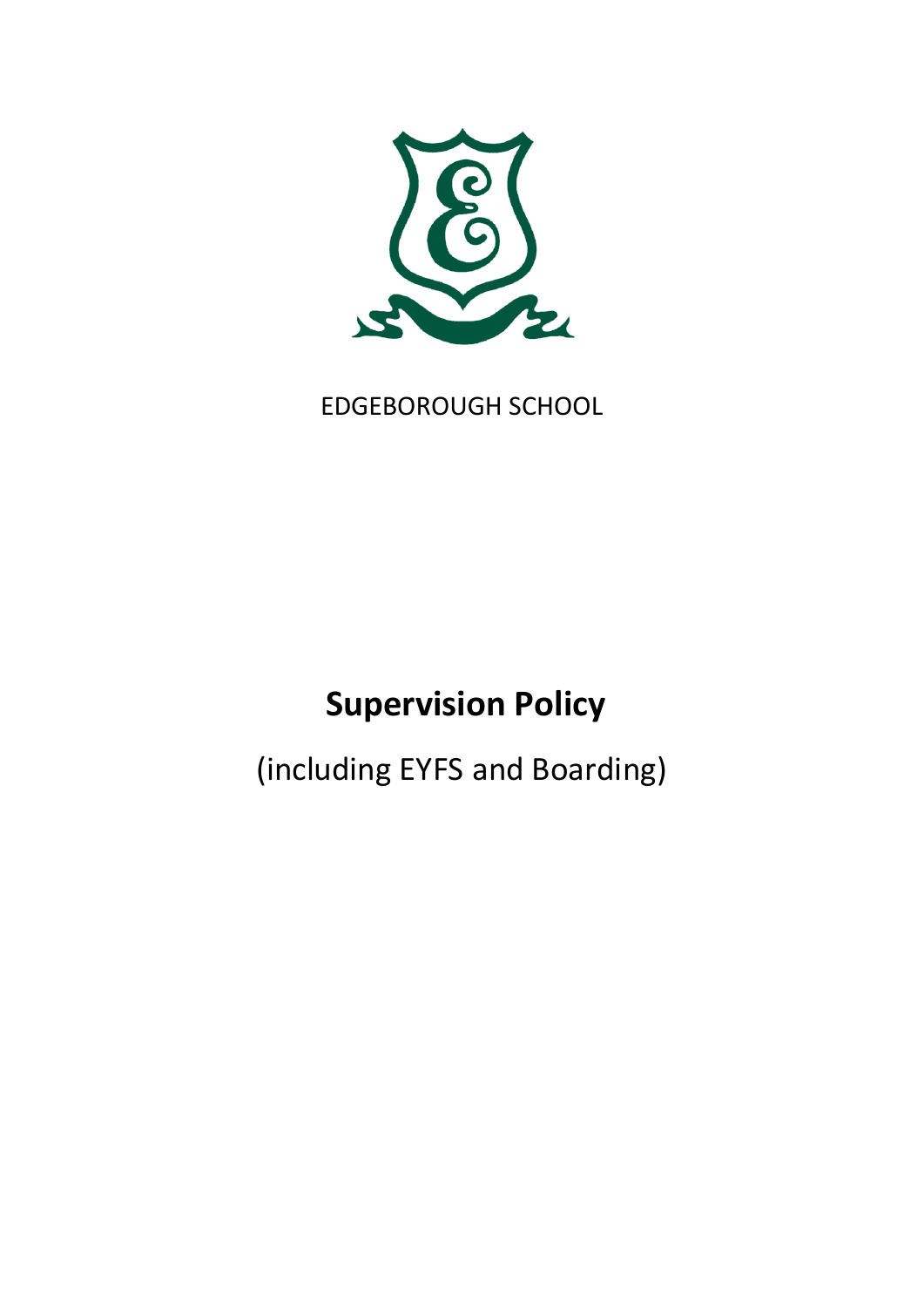# **UPDATE LOG**

| <b>DATE</b>       | <b>CHANGE</b>                      | By Whom |
|-------------------|------------------------------------|---------|
| <b>April 2018</b> | Update to include new Wooded Areas | CН      |
| November 2019     | Policy reviewed                    | KА      |
| December 2020     | Policy reviewed                    | СH      |
| September 2021    | <b>Full review</b>                 | JLS/EB  |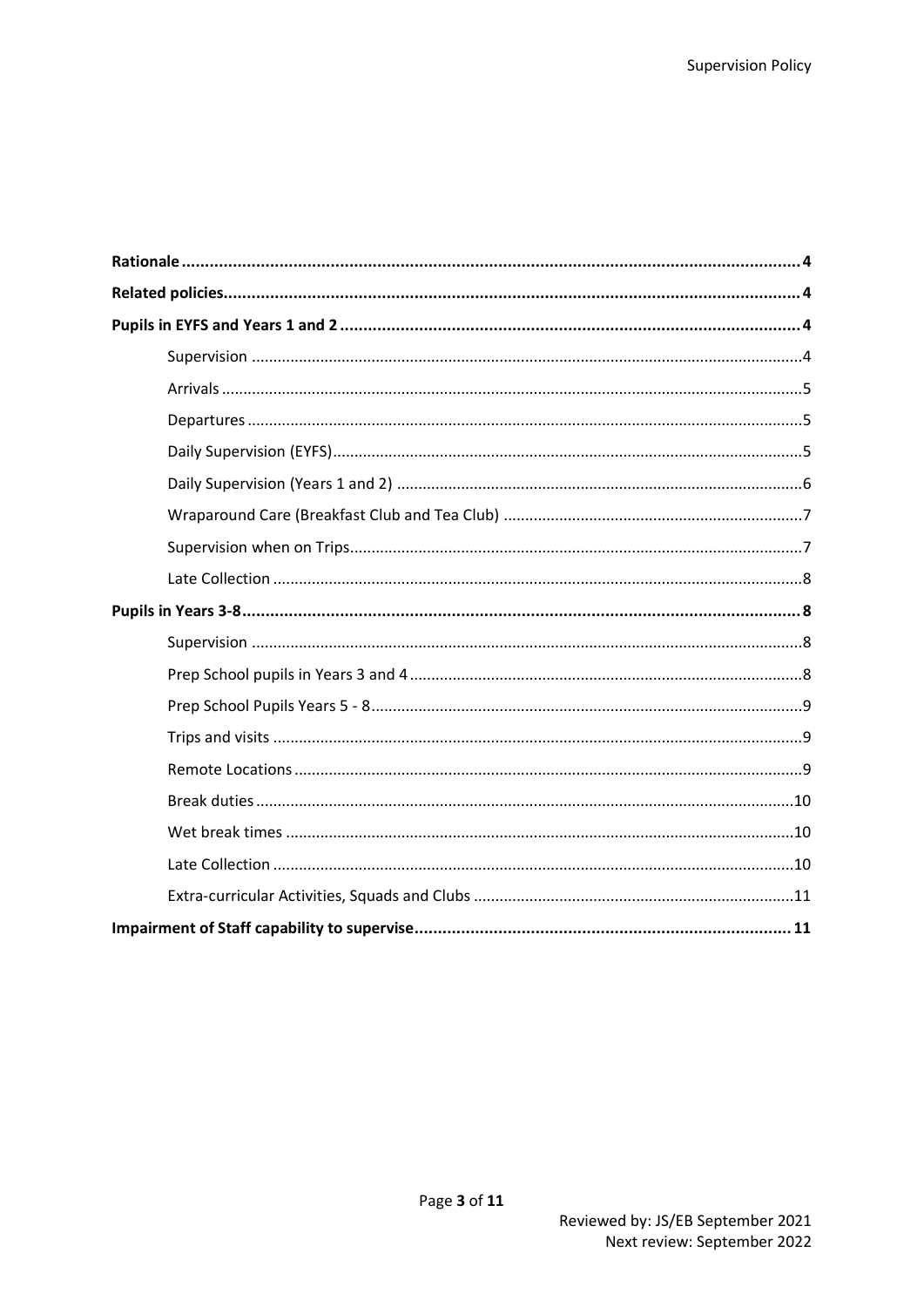# <span id="page-3-0"></span>**Rationale**

All pupils at Edgeborough can expect to receive full-time, appropriately supervised education, commensurate with their age and stage of development.

# <span id="page-3-1"></span>**Related policies**

This policy should be read in conjunction with the following policies:

- Health and Safety Policy
- Educational Trips, School Journeys and Visits Policy
- Risky Areas Policy
- Safeguarding
- Risk Assessment Policy
- Safer Recruitment and Selection Policy
- Staff Code of Conduct
- EYFS Food Safety Policy
- Missing Child Polocy

# <span id="page-3-3"></span><span id="page-3-2"></span>**Pupils in EYFS and Years 1 and 2**

### **Supervision**

Care is taken to ensure that children are adequately supervised and that their needs are met. Parents are informed of staffing arrangements.

In all staffing arrangements care is taken to ensure that:

- Children are usually within sight and hearing of staff and **always** within sight or hearing
- Staff know and abide by the school's Code of Conduct
- Staff know and abide by the school's Safeguarding Policy and have a clear understanding of Child Protection and Safeguarding processes
- Staff are up to date in all required training in terms of Safeguarding and attend regular training updates to help in the identification of abuse and appropriate response
- Staff have regard to KCSIE 2021 and the Prevent duty guidance alongside Working Together to Safeguard Children 2018
- All staff working in the Early Years/Pre-Prep and supervising children have obtained an enhanced DBS
- Measures and checks on safer recruitment, as documented in the school's Safer Recruitment Policy, are held
- At all times, at least one person with a current Paediatric First Aid certificate is on the premises
- In the Nursery and Pre-School a Key Person system is employed. Parents/carers are informed of this person and their role is explained
- The Key Person (class teacher or EYFS practitioner) works to ensure that every child's learning and care is tailored to meet their individual needs.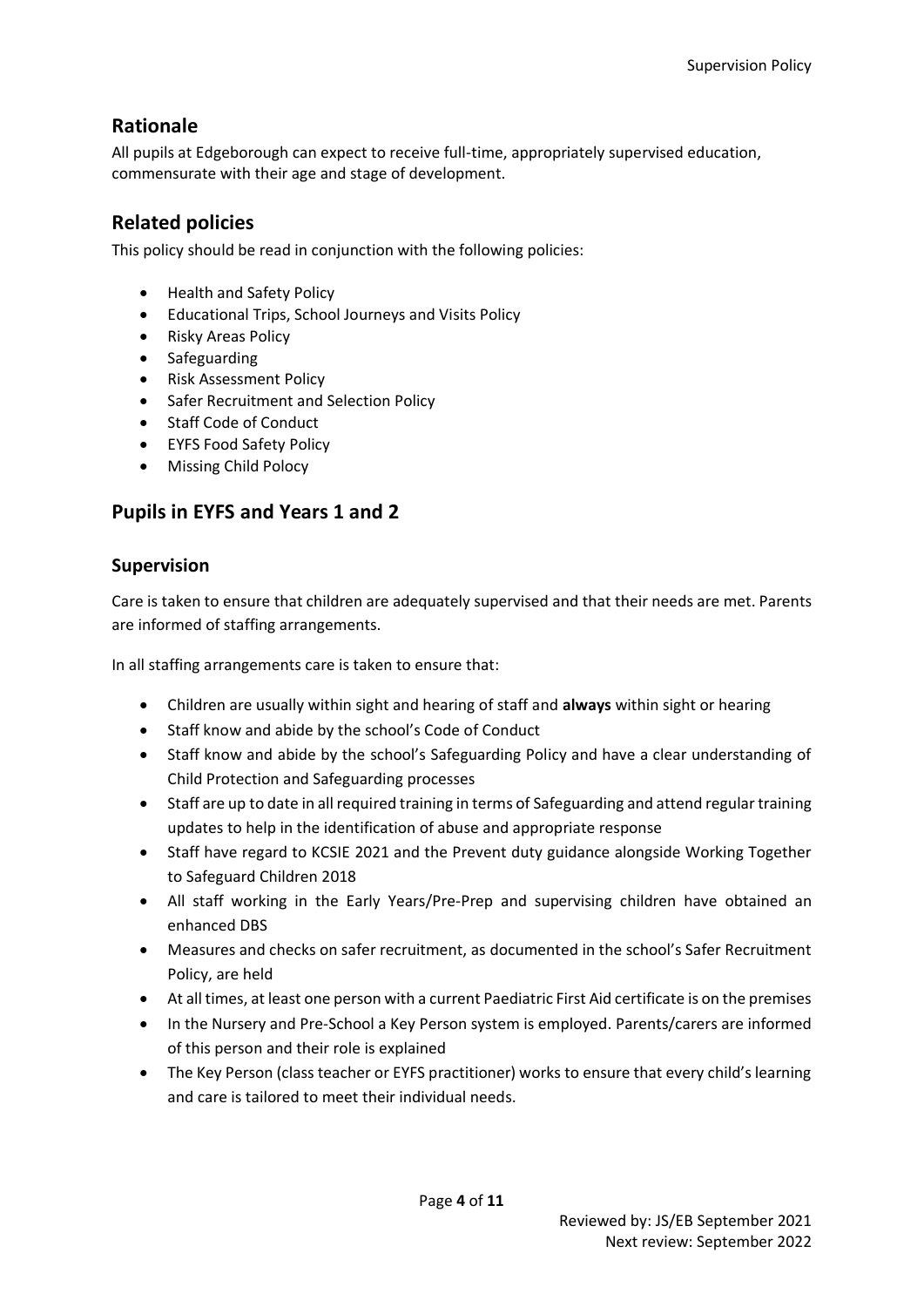## <span id="page-4-0"></span>**Arrivals**

- All pupils are signed in on iSAMS upon arrival (this is repeated for school-aged children at 1pm)
- Paper registers are kept in event of a fire and to sign pupils out (Nursery and Pre-School)
- Laminated fire registers are kept (Reception, Year 1 and Year 2)
- Doors are always monitored during the children's arrival and are closed once the arrival time has been reached
- Playground gates to Nursery are kept bolted behind parents as they drop off
- Any existing injuries are recorded in an incident book and signed by parents
- Messages are recorded in the message book

### <span id="page-4-1"></span>**Departures**

- Collated collection details are used to confirm safe collection at the gate (includes name, contact and password)
- Accident or incidents that have been documented during the day are signed
- Those on gate duty make sure children are greeted by a nominated adult and supervise children until they are with this adult
- We will ask parents to confirm in writing if an individual who does not usually collect will be doing so. ID checks will be made at time of collection. If we have any concerns, or if this is not put in writing, the parent is called to confirm arrangements.

# <span id="page-4-2"></span>**Daily Supervision (EYFS)**

Ratios kept are in line with the following guidance (actual ratios tend to fall well within the limits below):

- Where most children are five or over (or will be within that year), the ratio of 1:20 is kept
- In other EYFS classes, where children are aged three and above, where the staff member holds Qualified Teacher Status (QTS) a maximum ratio of 1:13 is permitted. However, if the staff member does not have QTS then a ratio of 1:8 is upheld. In such a case one staff member must hold a full and relevant level 3 qualification
- Children aged two are staffed with a 1:4 ratio. At least one staff member must hold a full and relevant level 3 qualification
- The Nursery Manager holds a full and relevant level 3 qualification
- At all times, half of all staff will hold at least a full and relevant level 2 qualification
- A named deputy is to take charge in the manager's absence
- There is always a practitioner available trained in Paediatric First Aid present
- Children in the Nursery and Pre-School have a Key Person to oversee the daily care and provision

Supervision when children are eating (see EYFS Food Safety Policy):

- Staffing arrangements meet the needs of all children whilst eating and ensure their safety
- Infants and young children are seated safely to eat with Nursery children on low chairs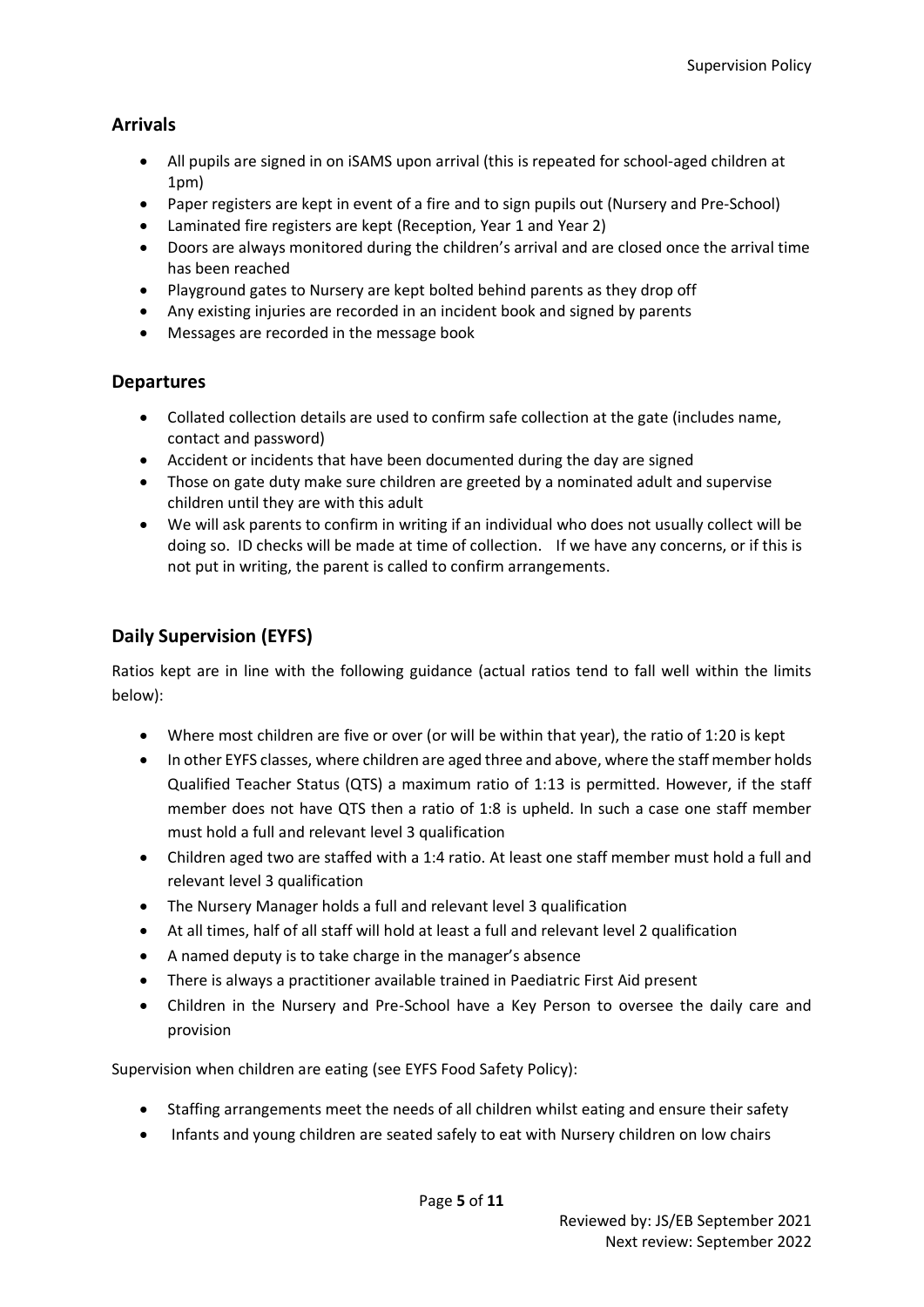• EYFS children are never left alone while they are eating and are with staff who are trained in paediatric first aid

Where children are sleeping the following applies:

- Staff are always readily available
- The children sleeping are in earshot
- Monitors are used to assist regular (and documented) checks
- Needs and vulnerabilities are used to determine level of supervision
- Safety in provision is always the main consideration

When children need the toilet:

- Pupils in Nursery and Pre-School are always accompanied. In Reception toilets close to the classrooms are used and doors are not locked. Privacy and autonomy are given in accordance to relevant policies including the Safeguarding Policy.
- In toileting rooms (Nursery) guidance to staff is displayed on systems upheld.

When outdoor in play:

- No matter the number of children, another staff member is always in earshot (Pre-School and Nursery)
- There is always a practitioner trained in Paediatric First Aid present or to hand
- Ratios as outlined for indoor supervision are adhered to
- Outdoor play Risk Assessments are known and followed

### <span id="page-5-0"></span>**Daily Supervision (Years 1 and 2)**

**During lesson times:** Pupils will never be left unattended in the classroom.

**Between lesson times:** Where pupils are receiving specialist teaching within the classroom, the teacher of the previous lesson should not leave before the next teacher arrives. A teaching assistant may, where appropriate, provide the necessary supervision between lessons.

**Moving to specialist teaching rooms:** Pupils will always be supervised as they are escorted to and from specialist teaching rooms.

**Attending individual music or other 1:1 or small group sessions:** Pupils will be escorted to and from these lessons either by a teaching assistant or the specialist teacher.

**Break times:** Pupils will be escorted to and from the playground by a member of staff. Whilst in the playground, pupils will be supervised with a ratio of 1 staff to each year group. Clear boundaries and a playground Code of Conduct is followed at play with rules communicated and known by pupils. In cases of heavy rain, where possible, pupils will dress appropriately and go outside. When not possible, they will be supervised by duty staff in a classroom/Lodge Hall.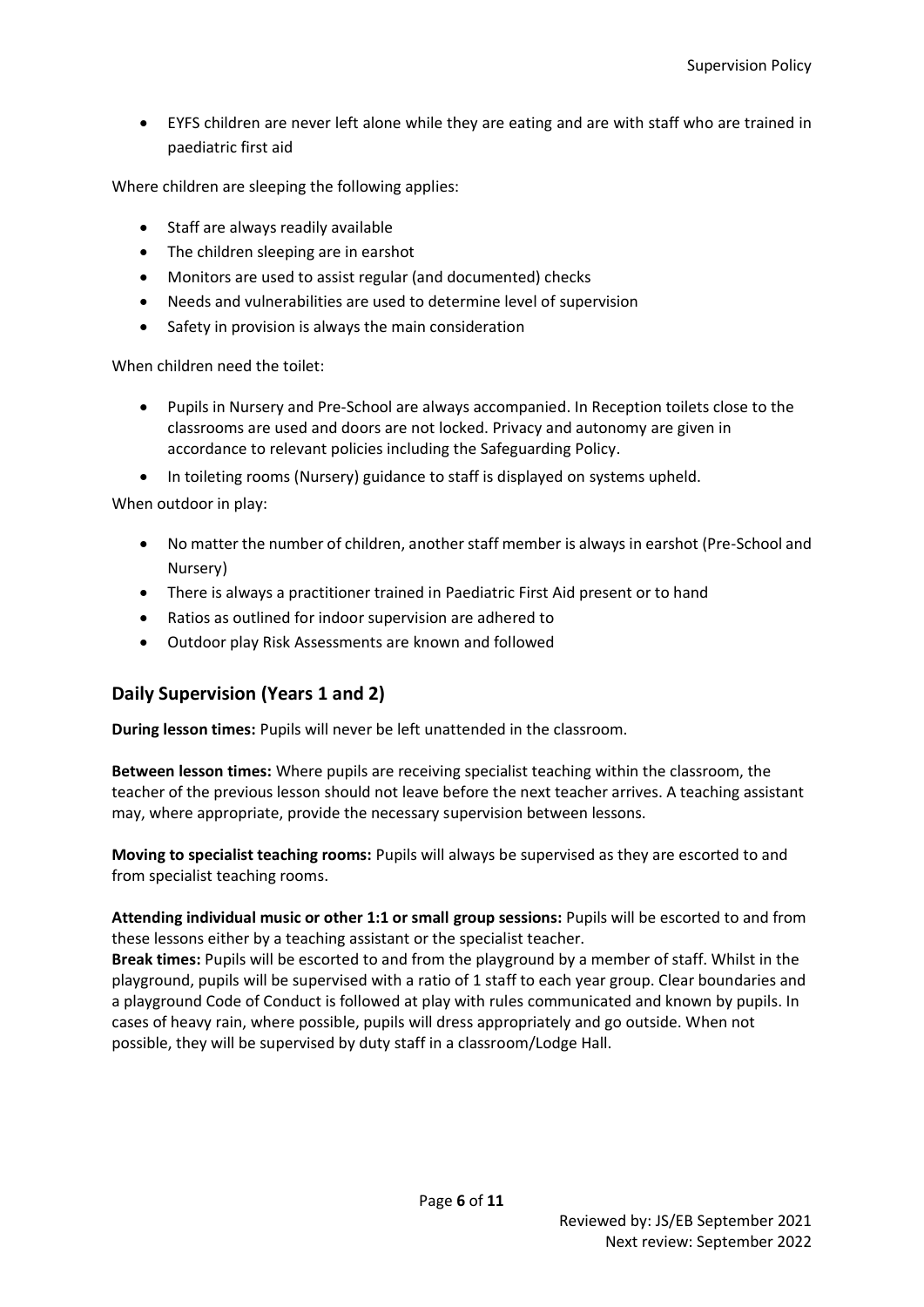**Lunch times:** Pupils will be escorted to and from the dining room and members of staff will sit with and supervise the pupils whilst eating lunch.

**When going to the toilet:** Pupils will ask to go to the toilet so that the whereabouts of each pupil is known and monitored. Staff will ensure that pupils arrive at and return to the toilets safely. The means by which this is done may vary according to the location of the pupils within the school. If pupils are within their own classrooms, it is reasonable to expect pupils to go to and return from the toilet unsupervised (though in the case of very young pupils an element of supervision may be appropriate). If pupils are within a specialist lesson, they may need to be escorted to the toilet by a member of staff.

**Changing rooms:** Pupils may change in their classrooms or one of the changing rooms. They will be fully supervised during this time in a manner that does not infringe their right to privacy and in accordance with the Safeguarding Policy.

## <span id="page-6-0"></span>**Wraparound Care (Breakfast Club and Tea Club)**

Where children stay at school beyond the school day (3:15 pm) or attend Breakfast Club (before school) staffing is based on the numbers and needs of the children. In all cases:

- For Reception and Yrs 1-2 aged children a ratio of 1:20 is upheld
- A ratio of 1:8 is kept with all children under school age
- Where children are 2 years of age this ratio is reduced to 1:4
- With children under school age at least one staff member must hold a full and relevant level 3 qualification and at least half of the staff must have a minimum of a full and relevant level 2 qualification
- With all after school-care, a staff member is present who is trained in Paediatric First Aid
- Supervision is upheld in line with daily practice (as outlined above)

### <span id="page-6-1"></span>**Supervision when on Trips**

It is the case that when going on a trip, with all Early Years and Years 1 and 2 classes, the following applies:

- The trip is risk-assessed beforehand to identify hazards, supervision requirements etc.
- Arrangements are made to support children with SEND
- Children are grouped and a staff member is given oversight of this group. There is never more than 6 in a group
- All groups remain in earshot and visible to one another with mobile phones kept as a back-up tool for communication
- Registers are taken at regular points throughout the day
- A staff member with a Paediatric First Aid certificate is always contactable and available.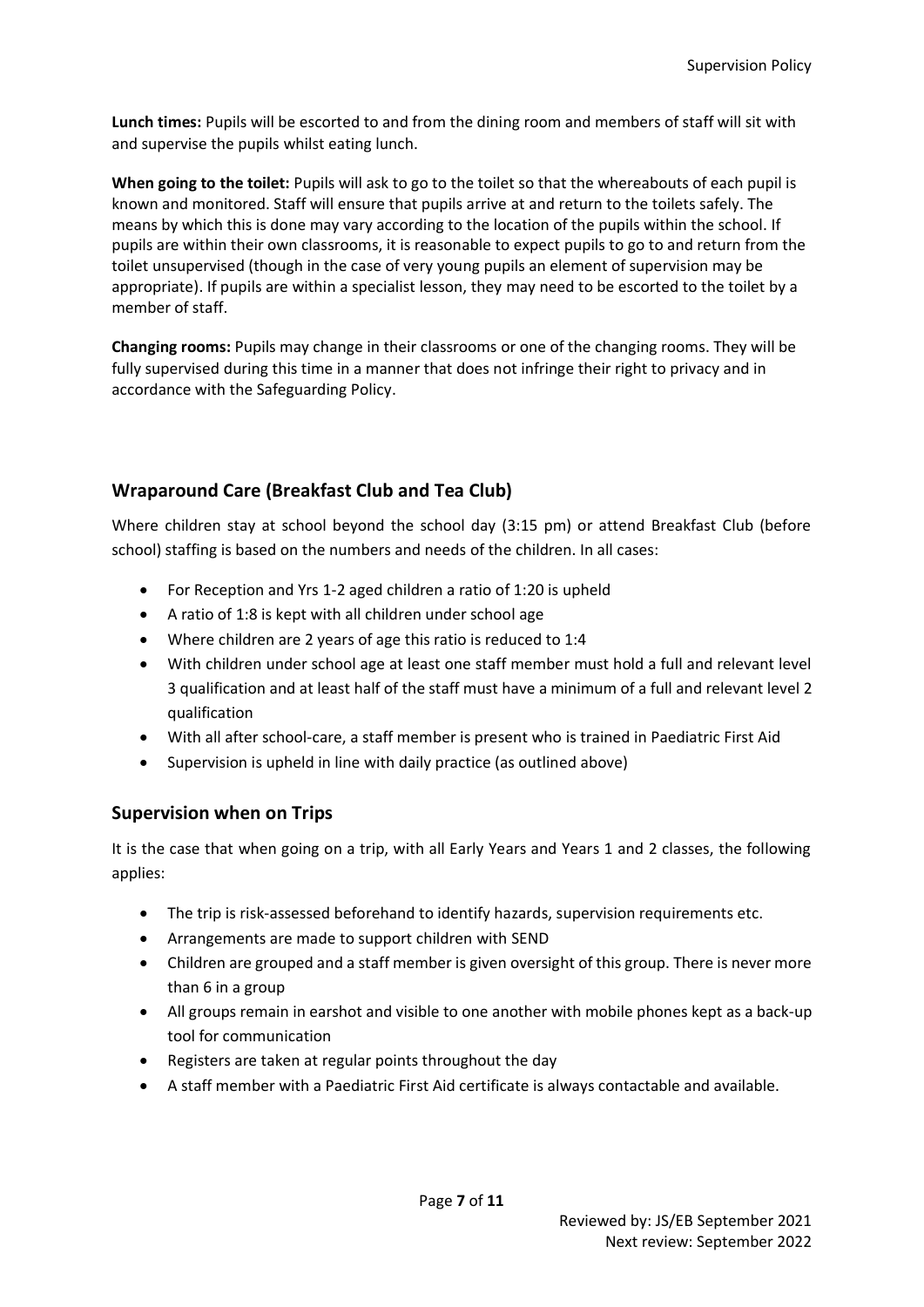#### <span id="page-7-0"></span>**Late Collection**

Should the child not be collected by a designated adult the member of staff in charge should call parents or the named adult collecting the child (any changes to collection details kept by the school must be put in writing with ID checks made).

If this occurs at the end of the morning session in Nursery or Pre-School then the child will be taken to lunch, the office will be informed, and the child will stay with the group until collected. Should this occur at the end of the day (for all EYFS and Years 1 and 2 children), the same applies with the child joining the after-school care.

If the child is not collected by the end of day, the child is taken to the Boarding House to be supervised while all efforts are made to contact a parent or carer. The Office is informed, and the DSL will be contacted ifstaff are unable to reach a parent or an adult with designated responsibility of care. Social Services or the Police may then be contacted in accordance with steps made to reach parents and carers. See Missing Child Policy.

## <span id="page-7-1"></span>**Pupils in Years 3-8**

#### <span id="page-7-2"></span>**Supervision**

In all staffing arrangements care is taken to ensure that:

- Staff know and abide by the school's Code of Conduct
- Staff know and abide by the school's Safeguarding Policy and have a clear understanding of Child Protection and Safeguarding processes
- Staff are up to date in all required training in terms of Safeguarding and attend regular training updates to help in the identification of abuse and appropriate response
- Staff have regard to KCSIE 2021 and the Prevent duty guidance alongside Working Together to Safeguard Children 2018
- All staff working in the Prep school and supervising children have obtained an enhanced DBS
- Measures and checks on safer recruitment, as documented in the school's Safer Recruitment Policy, are held
- At all times, at least one person with a current Paediatric First Aid certificate is on the premises

#### <span id="page-7-3"></span>**Prep School pupils in Years 3 and 4**

These pupils can expect to have some level of independence around the school appropriate to their age.

**During lesson times:** Pupils will be supervised at all times during a lesson.

**Between lesson times:** Where pupils are receiving specialist teaching within the classroom, it is reasonable and necessary for one teacher to leave at the end of a lesson and for teachers to move swiftly between lessons to ensure they arrive promptly for their next lesson. If a teacher has not arrived within 5 minutes of the start of a lesson, two pupils should go to the office and inform office staff who will ensure a teacher goes to the classroom immediately.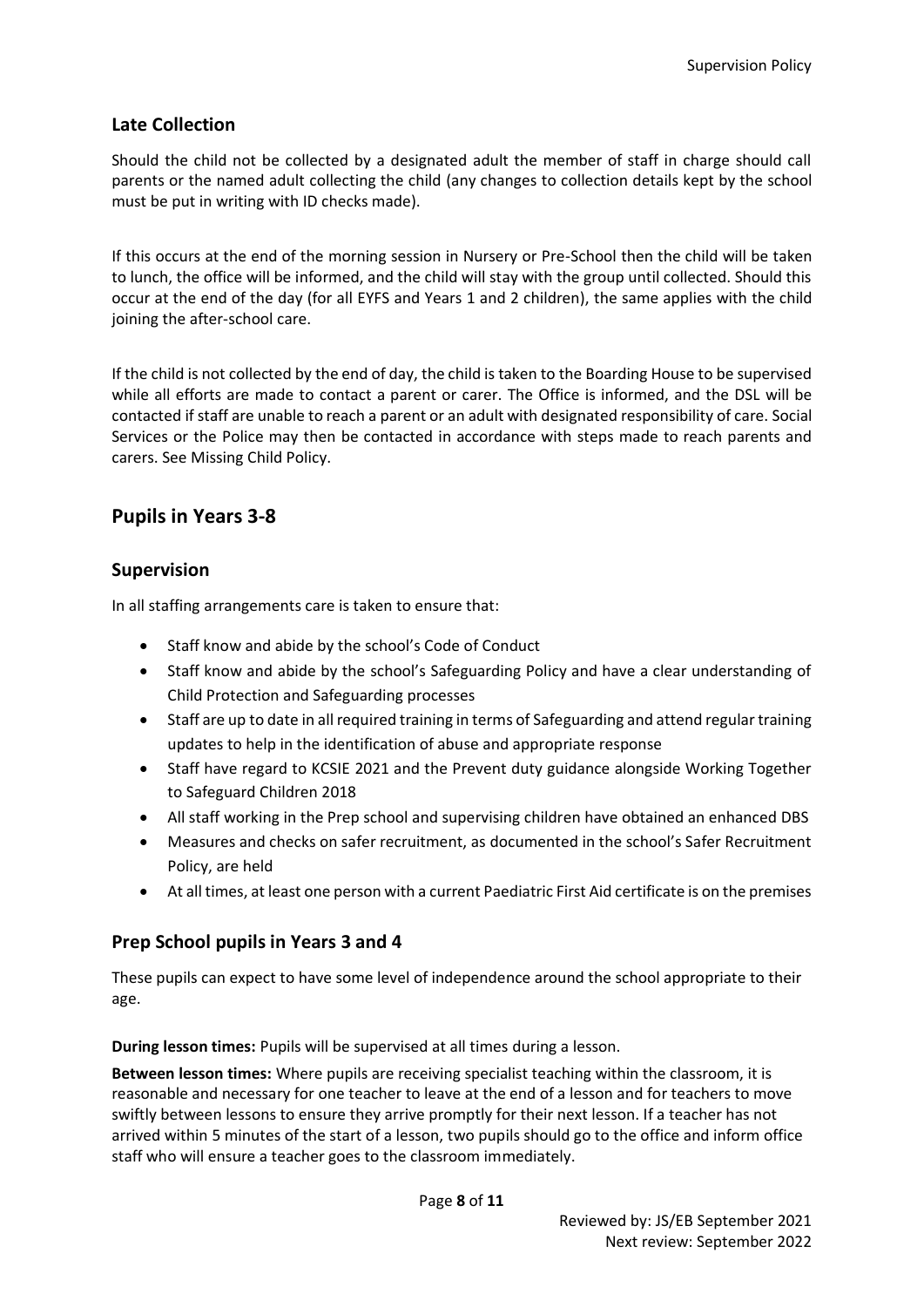**Moving to specialist teaching rooms:** Pupils will generally move around the school unsupervised between specialist lessons, but all staff will remain aware of the need to monitor behaviour and be aware of health and safety in the corridors.

**Attending individual music or other 1:1 or small group sessions:** Pupils will generally be expected to make their own way to and from these lessons.

**Break times:** Pupils will leave lessons once dismissed and will make their own way out to break. Whilst in the playground, pupils will be supervised as set out below.

**Lunch times:** Pupils will have greater independence in the dining room than younger pupils but will be supervised by staff whilst queuing for lunch and eating.

**Changing rooms:** They will be fully supervised during this time in a manner that does not infringe their right to privacy and in accordance with the Safeguarding Policy.

**Toilet use during lesson times:** Pupils will ask to go to the toilet so that the whereabouts of each pupil is known and monitored. Staff will ensure that pupils arrive at and return to the toilets safely. In all cases, pupils have a right to privacy whilst in the toilet unless they ask for or are offered and accept assistance. This will be provided in accordance with relevant policies including the Safeguarding Policy.

**Toilet use during break times:** Pupils are entitled to enter the school building to use the toilet during break time as needed.

**While playing in the Woodland Outdoor Space:** Pupils will be closely supervised by an additional staff member when they spend time in the designated outdoor spaces. Clear boundaries are set, and the rules communicated with children when necessary. The Prep Children have a larger space and have more freedom to explore their outdoor areas. The Headmaster has a condition which all children are aware of – inappropriate use of and misbehaviour in the wooded areas will result in this privilege and pleasure being removed. The common-sense school rules also apply in these areas.

### <span id="page-8-0"></span>**Prep School Pupils Years 5 - 8**

These pupils may be given a greater degree of independence. Nevertheless, they will be supervised in the same manner as pupils in Years 3 and 4 except in certain circumstances. For example, small groups may be separated out to work independently (e.g. in the library) and without direct supervision as long as a teacher retains direct responsibility for each pupil and each pupil knows where the teacher responsible is.

### <span id="page-8-1"></span>**Trips and visits**

Risk assessments are completed prior to the trip or visit, and any identified risks communicated to the Senior Deputy Head. All pupils will be always supervised during all trips and visits and the level of supervision will be commensurate with the age of the pupils and the nature of the trip or visit, details of which will have been noted on the risk assessment form.

For further details about supervision during trips (day and residential) and visits (including sporting fixtures) reference should be made to the Educational Trips, School Journeys and Visits Policy.

#### <span id="page-8-2"></span>**Remote Locations**

When supervising pupils in a remote location, members of staff are encouraged to have a mobile phone with them.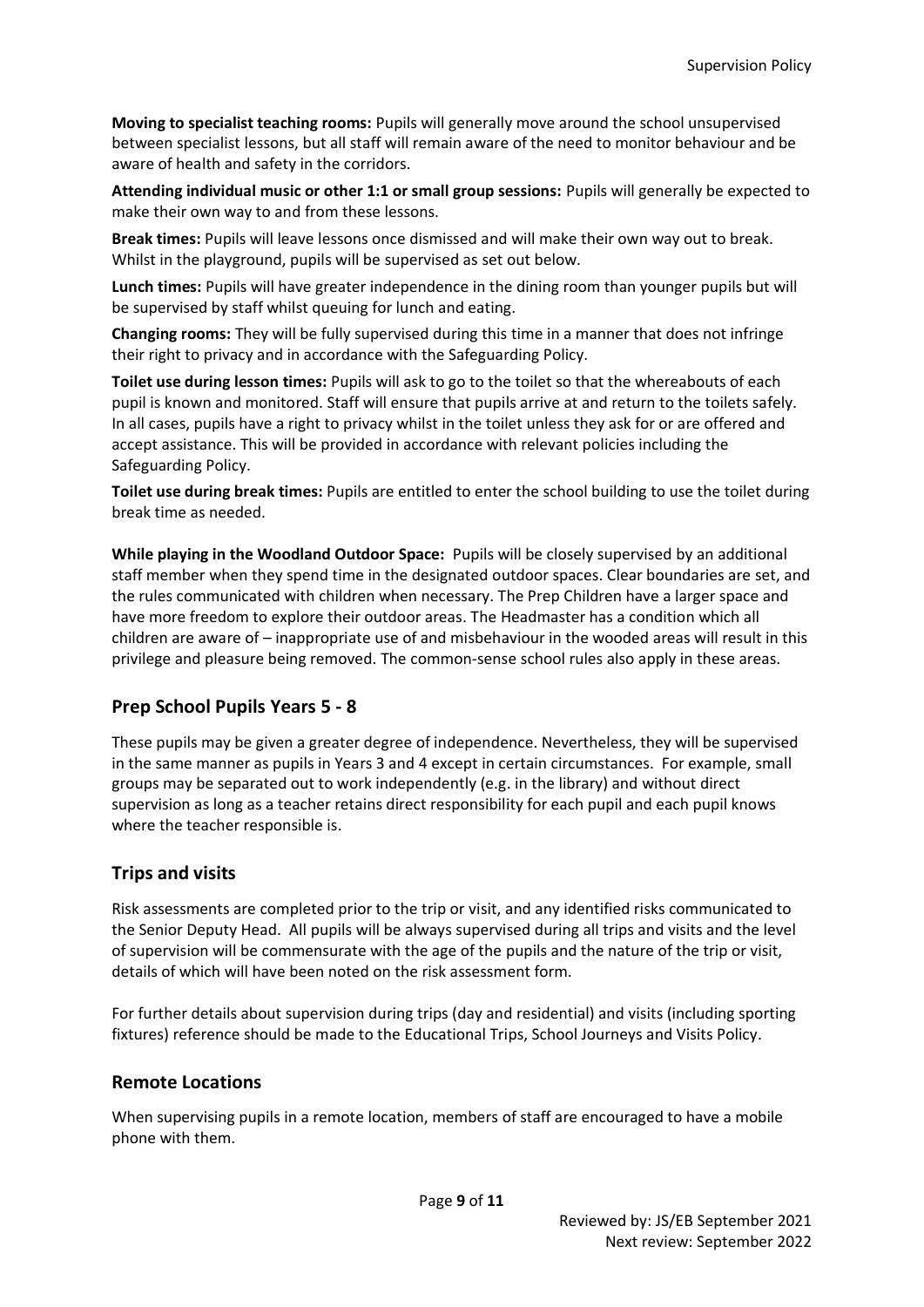#### <span id="page-9-0"></span>**Break duties**

At break time, pupils will play in the designated break time areas. Pupils may be inside when wet (see below) or with the agreement of a member of staff. In usual circumstances it will be the responsibility of the member of staff who gives permission to supervise the indoor activity. Pupils will be fully supervised during break times as follows:

- Pupils in Pre Prep will only be allowed out when led by a member of staff
- Pupils in Y3-8 will only be allowed out to break once the bell has gone

Staff on duty must be outside promptly and remain on duty throughout the break or until relieved by another member of staff.

Supervision during break times will be active with staff members circulating around their area of responsibility.

If a staff member notices a potential health and safety risk, they are responsible for ensuring pupils are moved from that area immediately and that is reported to the appropriate person. This will, most likely, be the Estates Manager in the first instance.

If a pupil is injured and the injury is minor, another pupil should be sent with the injured pupil to Matron.

If a pupil sustains a major injury, the member of staff should remain with the pupil and summon assistance from other staff within the school.

If a member of staff has a planned absence from school, it is their responsibility to arrange for another member of staff to undertake their duty and to make this clear on the weekly duty list held by the Senior Deputy Head.

If a member of staff is ill or has an unplanned last-minute absence, the Deputy Head must be notified who will arrange cover for the duty.

#### <span id="page-9-1"></span>**Wet break times**

When there is a wet break, pupils will be advised whether to wear waterproof clothing and be outdoors or to remain in their form rooms and undertake activities as advised by their form teachers. Staff who would ordinarily be on duty in the playground will supervise given areas of the school and will circulate around the classrooms. Where possible, other staff will circulate to ensure a strong presence and level of supervision, particularly for pupils in Y3-8.

School Prefects will help staff to supervise areas of the Prep School but staff must remain active at all times.

#### <span id="page-9-2"></span>**Late Collection**

Should the child not be collected by a designated adult the member of staff in charge should call parents or the named adult collecting the child (any changes to collection details kept by the school must be put in writing with ID checks made).

If the child is not collected by the end of day, the child is taken to the Boarding House to be supervised while all efforts are made to contact a parent or carer. The Office is informed, and the DSL will be